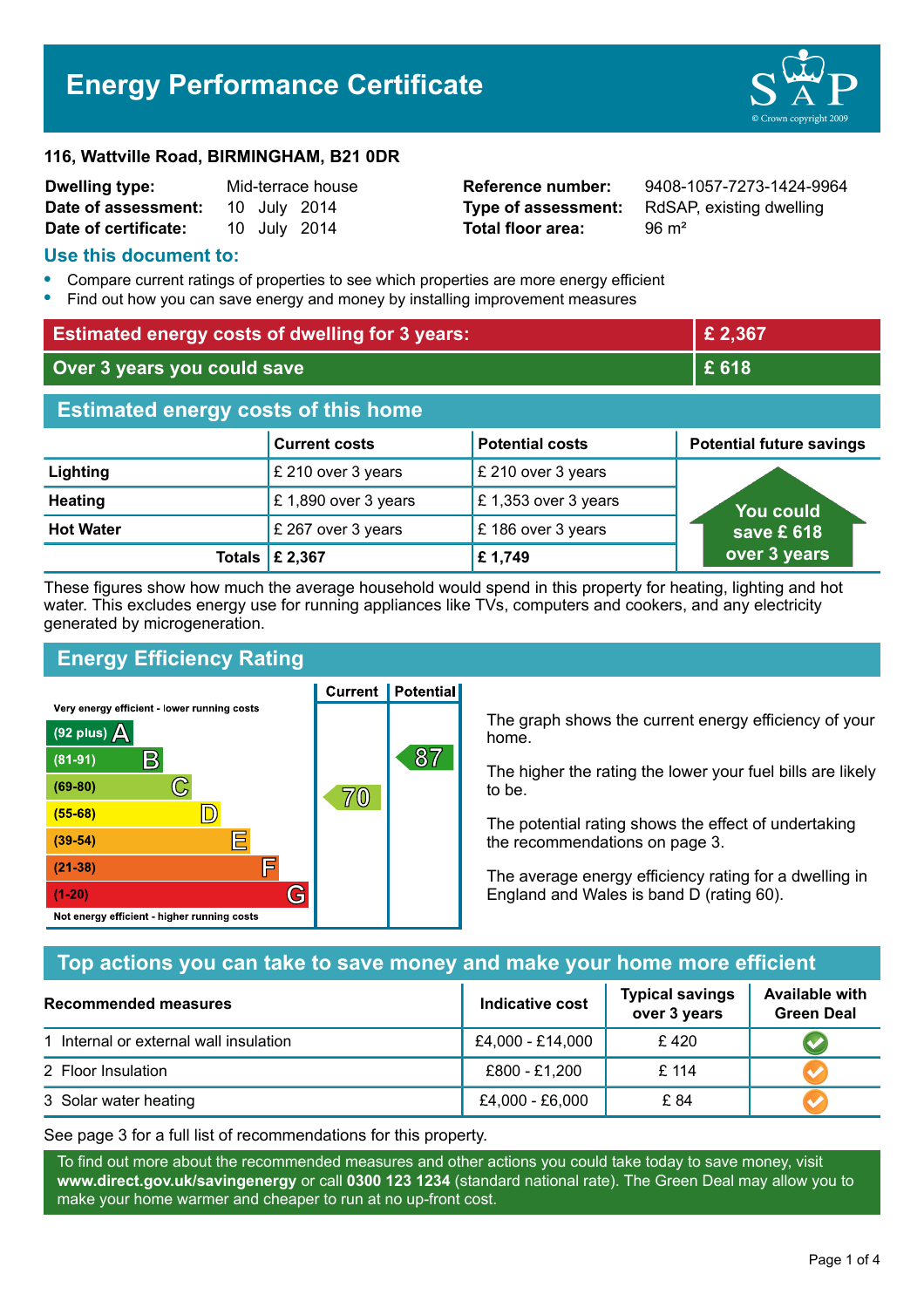| <b>Element</b>        | <b>Description</b>                             | <b>Energy Efficiency</b> |
|-----------------------|------------------------------------------------|--------------------------|
| Walls                 | Solid brick, as built, no insulation (assumed) | ★☆☆☆☆                    |
|                       | Solid brick, as built, insulated (assumed)     | ★★★★☆                    |
| Roof                  | Pitched, 250 mm loft insulation                | ★★★★☆                    |
|                       | Pitched, insulated (assumed)                   | ★★★☆☆                    |
| Floor                 | Suspended, no insulation (assumed)             |                          |
|                       | Solid, no insulation (assumed)                 |                          |
| <b>Windows</b>        | Fully double glazed                            | ★★★☆☆                    |
| Main heating          | Boiler and radiators, mains gas                | ★★★★☆                    |
| Main heating controls | Programmer, room thermostat and TRVs           | ★★★★☆                    |
| Secondary heating     | None                                           |                          |
| Hot water             | From main system                               | ★★★★☆                    |
| Lighting              | Low energy lighting in 79% of fixed outlets    | *****                    |

#### **Summary of this home's energy performance related features**

Current primary energy use per square metre of floor area: 172 kWh/m² per year

The assessment does not take into consideration the physical condition of any element. 'Assumed' means that the insulation could not be inspected and an assumption has been made in the methodology based on age and type of construction.

#### **Low and zero carbon energy sources**

Low and zero carbon energy sources are sources of energy that release either very little or no carbon dioxide into the atmosphere when they are used. Installing these sources may help reduce energy bills as well as cutting carbon. There are none provided for this home.

## **Opportunity to benefit from a Green Deal on this property**

The Green Deal may enable owners and occupiers to make improvements to their property to make it more energy efficient. Under a Green Deal, the cost of the improvements is repaid over time via a credit agreement. Repayments are made through a charge added to the electricity bill for the property. To see which improvements are recommended for this property, please turn to page 3. You can choose which improvements you want to install and ask for a quote from an authorised Green Deal provider. They will organise installation by an authorised Green Deal installer. If you move home, the responsibility for paying the Green Deal charge under the credit agreement passes to the new electricity bill payer.

For householders in receipt of income-related benefits, additional help may be available.

To find out more, visit **www.direct.gov.uk/savingenergy** or call **0300 123 1234**.

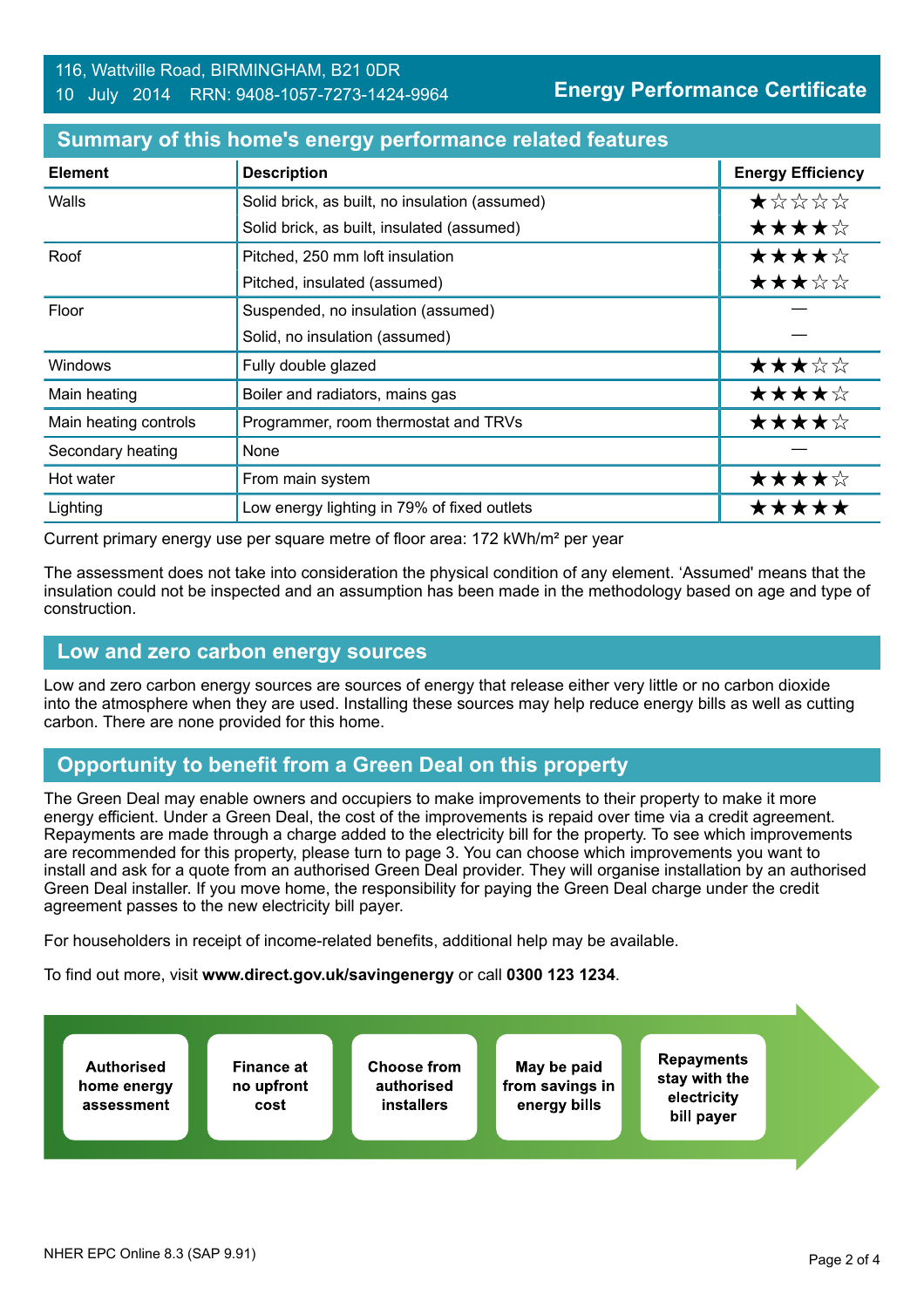#### 116, Wattville Road, BIRMINGHAM, B21 0DR 10 July 2014 RRN: 9408-1057-7273-1424-9964

## **Recommendations**

The measures below will improve the energy performance of your dwelling. The performance ratings after improvements listed below are cumulative; that is, they assume the improvements have been installed in the order that they appear in the table. Further information about the recommended measures and other simple actions you could take today to save money is available at **www.direct.gov.uk/savingenergy**. Before installing measures, you should make sure you have secured the appropriate permissions, where necessary. Such permissions might include permission from your landlord (if you are a tenant) or approval under Building Regulations for certain types of work.

Measures with a green tick are likely to be fully financed through the Green Deal since the cost of the measures should be covered by the energy they save. Additional support may be available for homes where solid wall insulation is recommended. If you want to take up measures with an orange tick  $\bullet$ , be aware you may need to contribute some payment up-front.

| <b>Recommended measures</b>          | <b>Indicative cost</b> | <b>Typical savings</b><br>per year | <b>Rating after</b><br>improvement | <b>Green Deal</b><br>finance |
|--------------------------------------|------------------------|------------------------------------|------------------------------------|------------------------------|
| Internal or external wall insulation | £4,000 - £14,000       | £ 140                              | C75                                | $\blacktriangledown$         |
| Floor Insulation                     | £800 - £1,200          | £ 38                               | C77                                | $\blacktriangledown$         |
| Solar water heating                  | £4,000 - £6,000        | £ 28                               | C78                                | $\blacktriangledown$         |
| Solar photovoltaic panels, 2.5 kWp   | £9,000 - £14,000       | £ 248                              | <b>B87</b>                         |                              |

## **Choosing the right package**

Visit **www.epcadviser.direct.gov.uk**, our online tool which uses information from this EPC to show you how to save money on your fuel bills. You can use this tool to personalise your Green Deal package. Public services all in one place



| You could finance this package of |
|-----------------------------------|
| measures under the Green Deal It  |

| <b>Green Deal package</b>            | Typical annual savings |
|--------------------------------------|------------------------|
| Internal or external wall insulation | Total savings of £140  |
| Electricity/gas/other fuel savings   | f0/F140/F0             |

me Green Deal. It could **save you £140 a year** in energy costs, based on typical energy use. Some or all of this saving would be recouped through the charge on your bill.